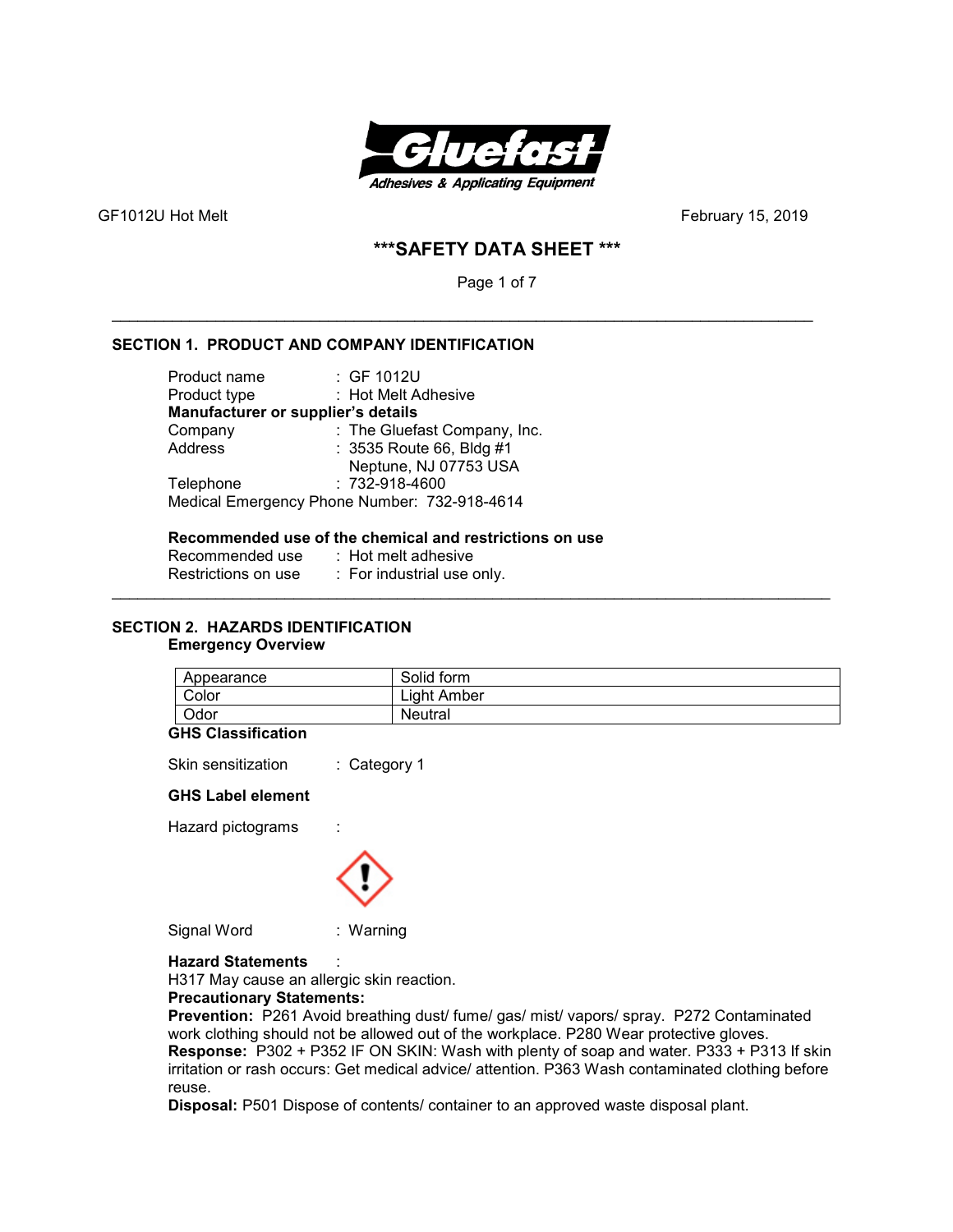

# **\*\*\*SAFETY DATA SHEET \*\*\***

# Page 2 of 7

\_\_\_\_\_\_\_\_\_\_\_\_\_\_\_\_\_\_\_\_\_\_\_\_\_\_\_\_\_\_\_\_\_\_\_\_\_\_\_\_\_\_\_\_\_\_\_\_\_\_\_\_\_\_\_\_\_\_\_\_\_\_\_\_\_\_\_\_\_\_\_\_\_\_\_\_\_\_\_\_\_\_

# **Potential Health Effects**

| Inhalation                                                 | : Vapors/fumes may be irritating at application temperatures.                                                                                                  |
|------------------------------------------------------------|----------------------------------------------------------------------------------------------------------------------------------------------------------------|
| <b>Skin</b>                                                | : Contact with hot product will cause thermal burns.                                                                                                           |
| Aggravated Medical<br>Condition<br><b>Carcinogenicity:</b> | : None known.                                                                                                                                                  |
| <b>IARC</b>                                                | No ingredient of this product present at levels greater than or<br>equal to 0.1% is identified as probable, possible or confirmed<br>human carcinogen by IARC. |
| <b>OSHA</b>                                                | No ingredient of this product present at levels greater than or<br>equal to 0.1% is identified as a carcinogen or potential<br>carcinogen by OSHA.             |
| <b>NTP</b>                                                 | No ingredient of this product present at levels greater than or<br>equal to 0.1% is identified as a known or anticipated carcinogen<br>by NTP.                 |

#### \_\_\_\_\_\_\_\_\_\_\_\_\_\_\_\_\_\_\_\_\_\_\_\_\_\_\_\_\_\_\_\_\_\_\_\_\_\_\_\_\_\_\_\_\_\_\_\_\_\_\_\_\_\_\_\_\_\_\_\_\_\_\_\_\_\_\_\_\_\_\_\_\_\_\_\_\_\_\_\_\_\_ **SECTION 3. COMPOSITION/INFORMATION OF INGREDIENTS**

Substance/Mixture : Mixture

## **Hazardous Ingredients**

| <b>Chemical Name</b>                 | CAS-No.   | Concentration [%]                   |
|--------------------------------------|-----------|-------------------------------------|
| Rosin                                | 8050-09-7 | $30 - 50$                           |
| Paraffin waxes and Hydrocarbon waxes | 8002-74-2 | 10<br>h<br>$\overline{\phantom{0}}$ |
|                                      |           |                                     |

### **SECTION 4. FIRST AID MEASURES**

| General advice          | : Show this material safety data sheet to the doctor in<br>attendance.                                                    |
|-------------------------|---------------------------------------------------------------------------------------------------------------------------|
| If inhaled              | : Move to fresh air.<br>If symptoms persist, call a physician.                                                            |
| In case of skin contact | : Wash off with soap and water.<br>Cool melted product on skin with plenty of water. Do not<br>remove solidified product. |
| In case of eye contact  | : In the case of contact with eyes, rinse immediately with plenty<br>of water and seek medical advice.                    |
| If swallowed            | : Do not induce vomiting. Seek medical attention if symptoms<br>develop. Provide medical care provider with this MSDS.    |
| Notes to physician      | : Use mineral oil to soften and loosen product for removal.                                                               |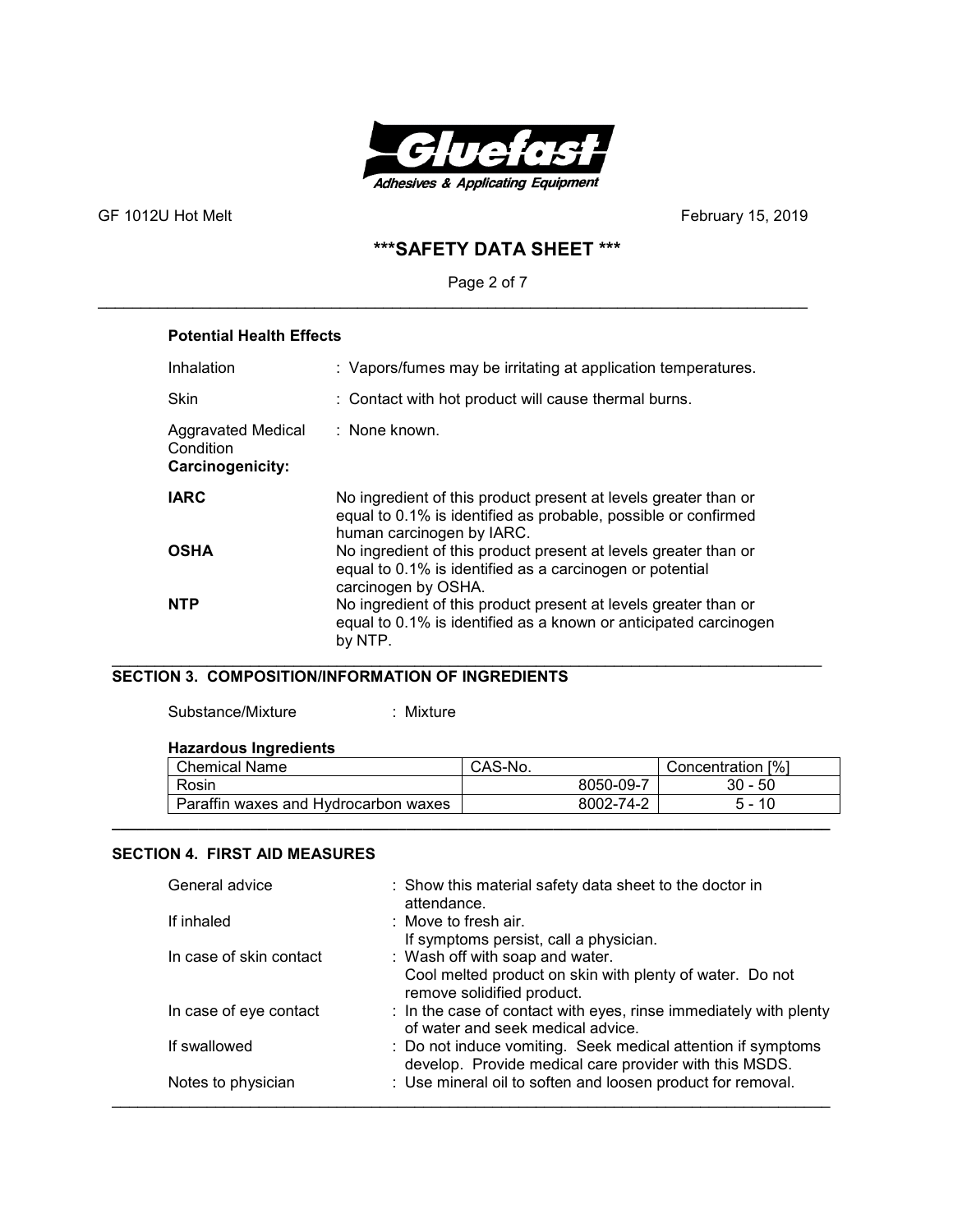

# **\*\*\*SAFETY DATA SHEET \*\*\***

Page 3 of 7

**\_\_\_\_\_\_\_\_\_\_\_\_\_\_\_\_\_\_\_\_\_\_\_\_\_\_\_\_\_\_\_\_\_\_\_\_\_\_\_\_\_\_\_\_\_\_\_\_\_\_\_\_\_\_\_\_\_\_\_\_\_\_\_\_\_\_\_\_\_\_\_\_\_\_\_\_\_\_\_\_\_\_** 

# **SECTION 5. FIRE-FIGHTING MEASURES**

| Suitable extinguishing media<br>Unsuitable extinguishing<br>media | : Use water spray, alcohol-resistant foam, dry chemical or<br>carbon dioxide.<br>: Do NOT use water jet. |
|-------------------------------------------------------------------|----------------------------------------------------------------------------------------------------------|
| Specific hazards during fire<br>fighting                          | : Burning produces irritant fumes.                                                                       |
| Special protective equipment<br>for the fire-fighters             | : Wear self-contained breathing apparatus for firefighting if<br>necessary.                              |

## **SECTION 6. ACCIDENTAL RELEASE MEASURES**

| Personal precautions,<br>protective equipment and<br>emergency procedures | : Refer to protective measures listed in sections 7 and 8. |
|---------------------------------------------------------------------------|------------------------------------------------------------|
| Methods and materials for<br>containment and cleaning up                  | : Allow to solidify.                                       |

# **SECTION 7. HANDLING AND STORAGE**

| Advice on safe handling     | : Avoid breathing vapors/fumes of heated product. Prevent<br>contact with molten product. |
|-----------------------------|-------------------------------------------------------------------------------------------|
| Conditions for safe storage | : Keep in a dry, cool place.                                                              |
| Materials to avoid          | : No special restrictions on storage with other products.                                 |

# **SECTION 8. EXPOSURE CONTROLS/PERSONAL PROTECTION**

## **Ingredients with workplace control parameters**

| Ingredients                             | CAS-No.   | Value type<br>(Form of<br>exposure) | Control<br>parameters /<br>Permissible | <b>Basis</b> |
|-----------------------------------------|-----------|-------------------------------------|----------------------------------------|--------------|
|                                         |           |                                     | concentration                          |              |
| Paraffin waxes and<br>Hydrocarbon waxes | 8002-74-2 | TWA                                 | $2 \text{ mg/m}$                       | <b>ACGIH</b> |
|                                         |           | TWA                                 | $2 \text{ mg/m}$                       | OSHA P0      |

**Engineering measures** : At the application temperature, use of local exhaust over the premelting reservoir is encouraged.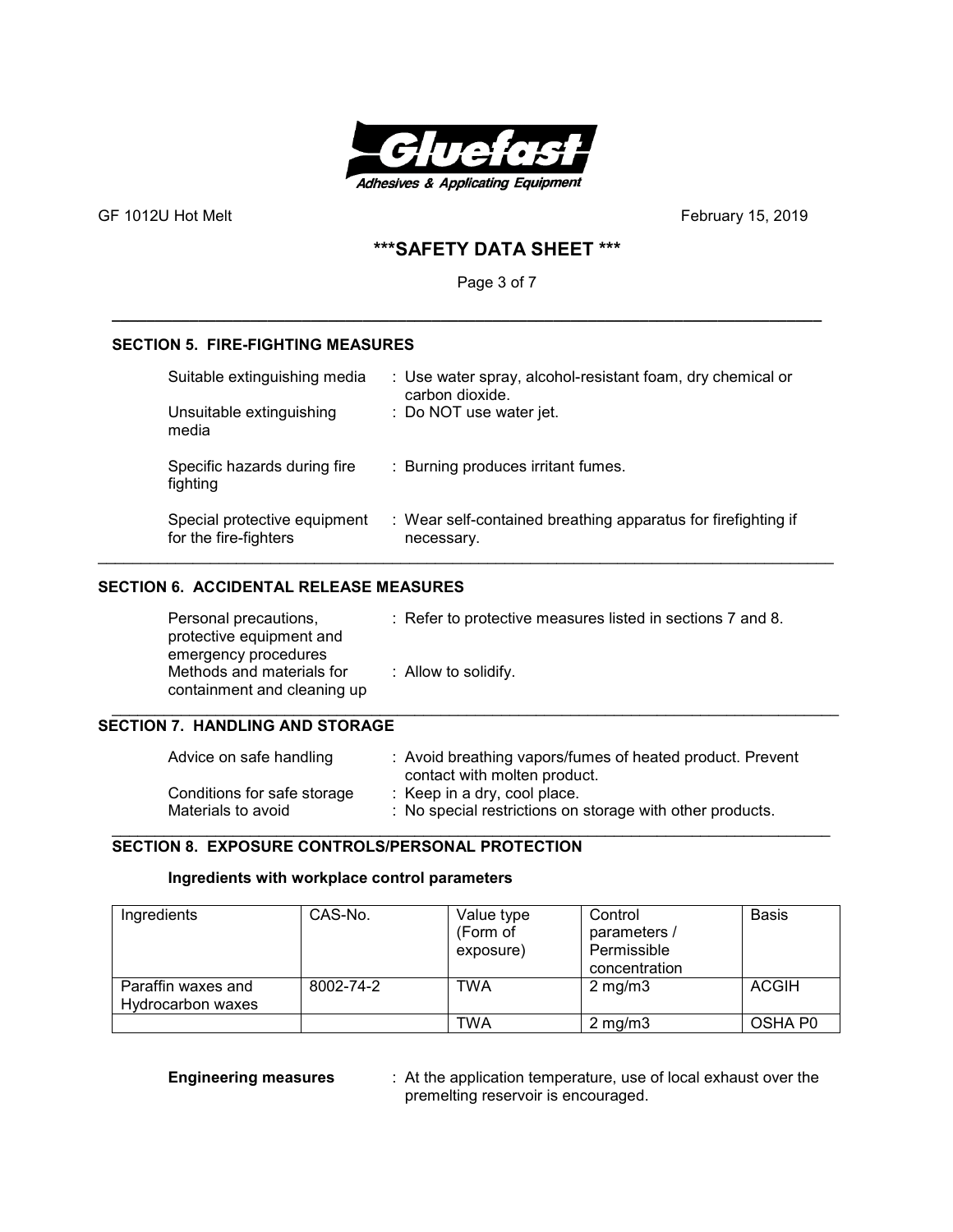

GF 1012U Hot Melt **GF 1012U Hot Melt February 15, 2019** 

# **\*\*\*SAFETY DATA SHEET \*\*\***

Page 4 of 7

\_\_\_\_\_\_\_\_\_\_\_\_\_\_\_\_\_\_\_\_\_\_\_\_\_\_\_\_\_\_\_\_\_\_\_\_\_\_\_\_\_\_\_\_\_\_\_\_\_\_\_\_\_\_\_\_\_\_\_\_\_\_\_\_\_\_\_\_\_\_\_\_\_\_\_\_\_

\_\_\_\_\_\_\_\_\_\_\_\_\_\_\_\_\_\_\_\_\_\_\_\_\_\_\_\_\_\_\_\_\_\_\_\_\_\_\_\_\_\_\_\_\_\_\_\_\_\_\_\_\_\_\_\_\_\_\_\_\_\_\_\_\_\_\_\_\_\_\_\_\_\_\_\_\_\_\_\_\_\_\_\_

| Personal protective equipment  |                                                                                |
|--------------------------------|--------------------------------------------------------------------------------|
| Respiratory protection         | : In case of insufficient ventilation, wear suitable respiratory<br>equipment. |
| Filter type<br>Hand protection | : Particulates type                                                            |
| Material                       | : Protective gloves                                                            |
| Remarks                        | : When handling hot material, use heat resistant gloves.                       |
| Eye protection                 | : Safety glasses                                                               |

# **SECTION 9. PHYSICAL AND CHEMICAL PROPERTIES**

| Appearance<br>Color<br>Odor<br><b>Odor Threshold</b><br>pH<br>Boiling point/boiling range<br>Flash point<br>Evaporation rate<br>Flammability (solid, gas)<br>Upper explosion limit | $:$ Solid form<br>Light Amber<br>: Neutral<br>: No data available<br>: Not applicable<br>$:$ not determined<br>Not applicable<br>$:$ not determined<br>: Not classified as a flammability hazard<br>: upper flammability limit |
|------------------------------------------------------------------------------------------------------------------------------------------------------------------------------------|--------------------------------------------------------------------------------------------------------------------------------------------------------------------------------------------------------------------------------|
| Lower explosion limit                                                                                                                                                              | not determined<br>: lower flammability limit<br>not determined                                                                                                                                                                 |
| Vapor pressure<br>Relative vapor density<br>Density<br>Solubility(ies)                                                                                                             | $:$ not determined<br>$:$ not determined<br>: $0.980$ g/cm3                                                                                                                                                                    |
| Water solubility<br>Partition coefficient: n-<br>octanol/water                                                                                                                     | $:$ insoluble<br>: No data available                                                                                                                                                                                           |
| Autoignition temperature<br>Thermal decomposition                                                                                                                                  | $:$ not determined<br>: Carbon monoxide, carbon dioxide and unburned<br>hydrocarbons (smoke).                                                                                                                                  |
| Viscosity<br>Viscosity, kinematic<br>Solid Content, % by weight<br>VOC, % by weight                                                                                                | $:$ Not applicable<br>:100<br>0                                                                                                                                                                                                |

\_\_\_\_\_\_\_\_\_\_\_\_\_\_\_\_\_\_\_\_\_\_\_\_\_\_\_\_\_\_\_\_\_\_\_\_\_\_\_\_\_\_\_\_\_\_\_\_\_\_\_\_\_\_\_\_\_\_\_\_\_\_\_\_\_\_\_\_\_\_\_\_\_\_\_\_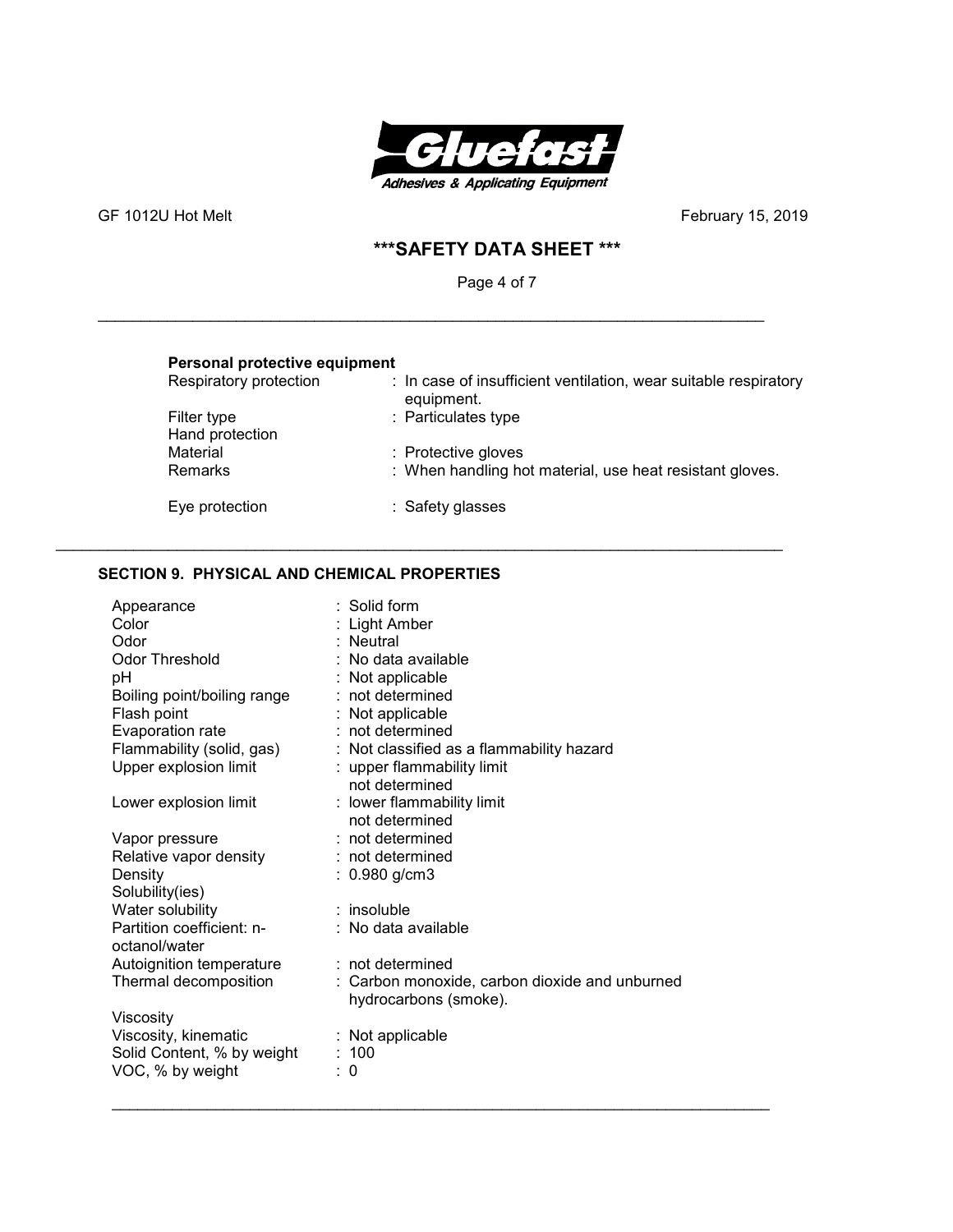

# **\*\*\*SAFETY DATA SHEET \*\*\***

Page 5 of 7

## **SECTION 10. STABILITY AND REACTIVITY**

| Chemical stability                  | : The product is chemically stable.                                                                              |
|-------------------------------------|------------------------------------------------------------------------------------------------------------------|
| reactions                           | Possibility of hazardous: Hazardous polymerization does not occur.                                               |
| Hazardous<br>decomposition products | : Stable under normal conditions.<br>Thermal decomposition can lead to release of irritating gases<br>and vapors |

# **SECTION 11. TOXICOLOGY INFORMATION**

# **Acute toxicity**

| <b>Product:</b>                   |                                                                           |  |  |  |
|-----------------------------------|---------------------------------------------------------------------------|--|--|--|
| Acute oral toxicity               | : Acute toxicity estimate: $> 5,000$ mg/kg<br>Method: Calculation method  |  |  |  |
| Acute dermal toxicity             | : Acute toxicity estimate : $>$ 5,000 mg/kg<br>Method: Calculation method |  |  |  |
| <b>Ingredients:</b>               |                                                                           |  |  |  |
| Rosin:                            |                                                                           |  |  |  |
| Acute dermal toxicity             | : LD50 Dermal rabbit : $>$ 2,500 mg/kg                                    |  |  |  |
| <b>Skin corrosion/irritation</b>  |                                                                           |  |  |  |
| No data available                 |                                                                           |  |  |  |
| Serious eye damage/eye irritation |                                                                           |  |  |  |
| No data available                 |                                                                           |  |  |  |
| Respiratory or skin sensitization |                                                                           |  |  |  |
| No data available                 |                                                                           |  |  |  |
| <b>Germ cell mutagenicity</b>     |                                                                           |  |  |  |
| No data available                 |                                                                           |  |  |  |
| Carcinogenicity                   |                                                                           |  |  |  |
| No data available                 |                                                                           |  |  |  |
| <b>Reproductive toxicity</b>      |                                                                           |  |  |  |
| No data available                 |                                                                           |  |  |  |
| <b>STOT-single exposure</b>       |                                                                           |  |  |  |
| No data available                 |                                                                           |  |  |  |
| <b>STOT-repeated exposure</b>     |                                                                           |  |  |  |
| No data available                 |                                                                           |  |  |  |
| <b>Aspiration toxicity</b>        |                                                                           |  |  |  |
| No data available                 |                                                                           |  |  |  |
|                                   |                                                                           |  |  |  |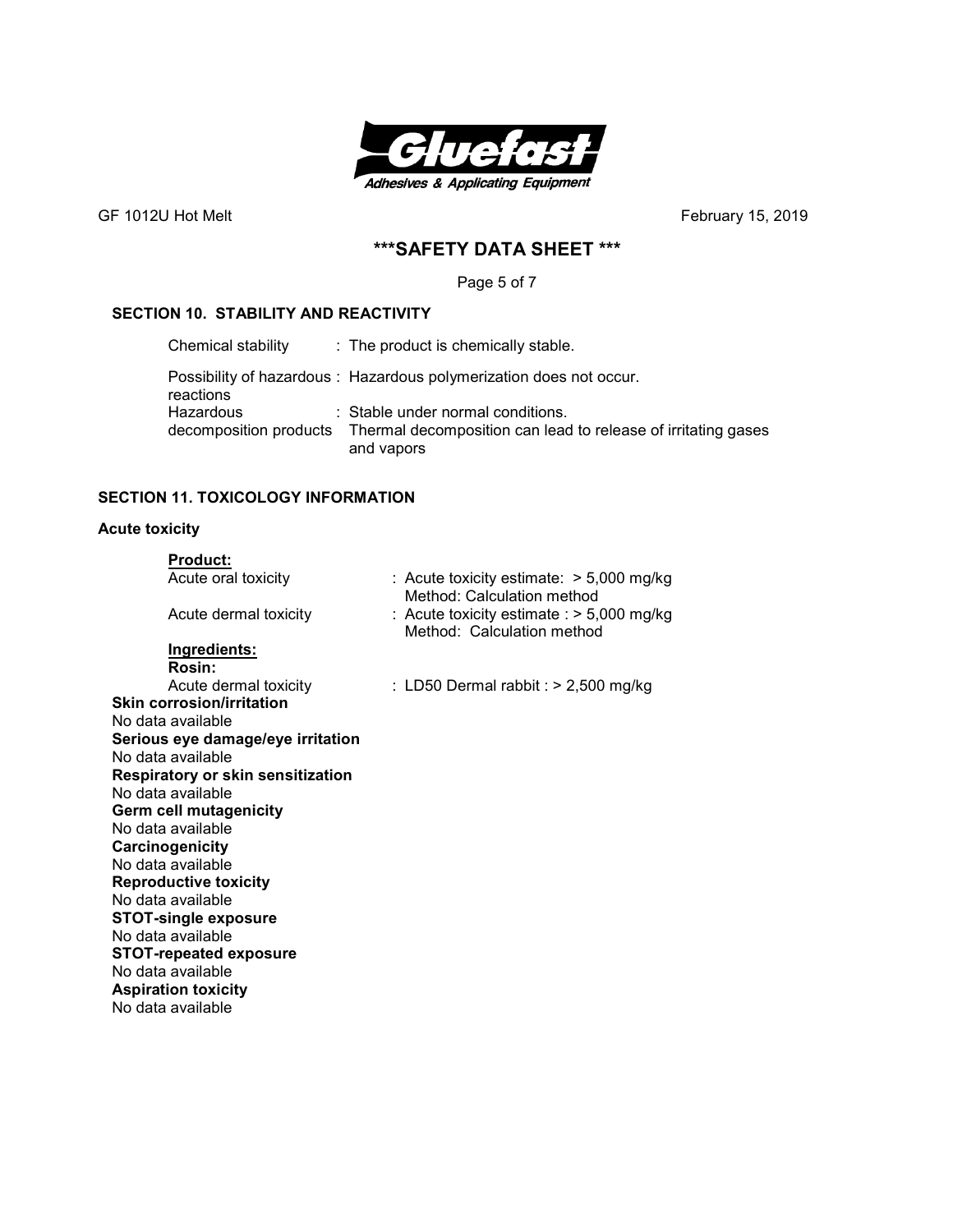

# **\*\*\*SAFETY DATA SHEET \*\*\***

Page 6 of 7

#### \_\_\_\_\_\_\_\_\_\_\_\_\_\_\_\_\_\_\_\_\_\_\_\_\_\_\_\_\_\_\_\_\_\_\_\_\_\_\_\_\_\_\_\_\_\_\_\_\_\_\_\_\_\_\_\_\_\_\_\_\_\_\_\_\_\_\_\_\_\_\_\_\_\_\_ **SECTION 12. ECOLOGICAL INFORMATION**

| <b>Ecotoxicity</b><br>Ingredients:<br>Rosin :                                   |                                                                                                                 |
|---------------------------------------------------------------------------------|-----------------------------------------------------------------------------------------------------------------|
| Toxicity to daphnia and other<br>aquatic intertebrates                          | : EC50 (Daphnia magna (Water flea)): $3.8 - 5.4$ mg/.<br>Exposure time: 48 h<br>Test Method: static test        |
| Toxicity to algae                                                               | : EC50 (Desmodesmus subspicatus (green algae)): 400 mg/l<br>Exposure time: 72 h<br>Test Type: flow-through test |
| Persistence and degradability<br>No data available<br>Bioaccumulative potential |                                                                                                                 |
| <b>Mobility in soil</b>                                                         |                                                                                                                 |

No data available

**Other adverse effects**  No data available

# **SECTION 13. DISPOSAL CONSIDERATIONS**

| Disposal methods                         |                                                                                                                                                                                                                                                                                                                                                                                                                                                   |
|------------------------------------------|---------------------------------------------------------------------------------------------------------------------------------------------------------------------------------------------------------------------------------------------------------------------------------------------------------------------------------------------------------------------------------------------------------------------------------------------------|
| Waste from residues                      | : To the best of our knowledge, this product does not meet the<br>definition of hazardous waste under the U.S. EPA Hazardous<br>Waste Regulations 40 CFR 261. Dispose of in an approved<br>landfill. Consult your state, local or provincial authorities and<br>your local waste vendor for more restrictive requirements.<br>The hazard and precautionary statements displayed on the<br>label also apply to any residues left in the container. |
| <b>SECTION 14. TRANSPORT INFORMATION</b> |                                                                                                                                                                                                                                                                                                                                                                                                                                                   |
| Special precautions for user             |                                                                                                                                                                                                                                                                                                                                                                                                                                                   |
| Remarks                                  | : Not dangerous goods                                                                                                                                                                                                                                                                                                                                                                                                                             |
| Domestic regulation                      |                                                                                                                                                                                                                                                                                                                                                                                                                                                   |
| .                                        |                                                                                                                                                                                                                                                                                                                                                                                                                                                   |

\_\_\_\_\_\_\_\_\_\_\_\_\_\_\_\_\_\_\_\_\_\_\_\_\_\_\_\_\_\_\_\_\_\_\_\_\_\_\_\_\_\_\_\_\_\_\_\_\_\_\_\_\_\_\_\_\_\_\_\_\_\_\_\_\_\_\_\_\_\_\_\_\_\_\_\_\_\_\_\_

**International regulation** 

#### **Transport in bulk according to Annex II of MARPOL 73/78 and the IBC Code**

Not applicable for product as supplied.